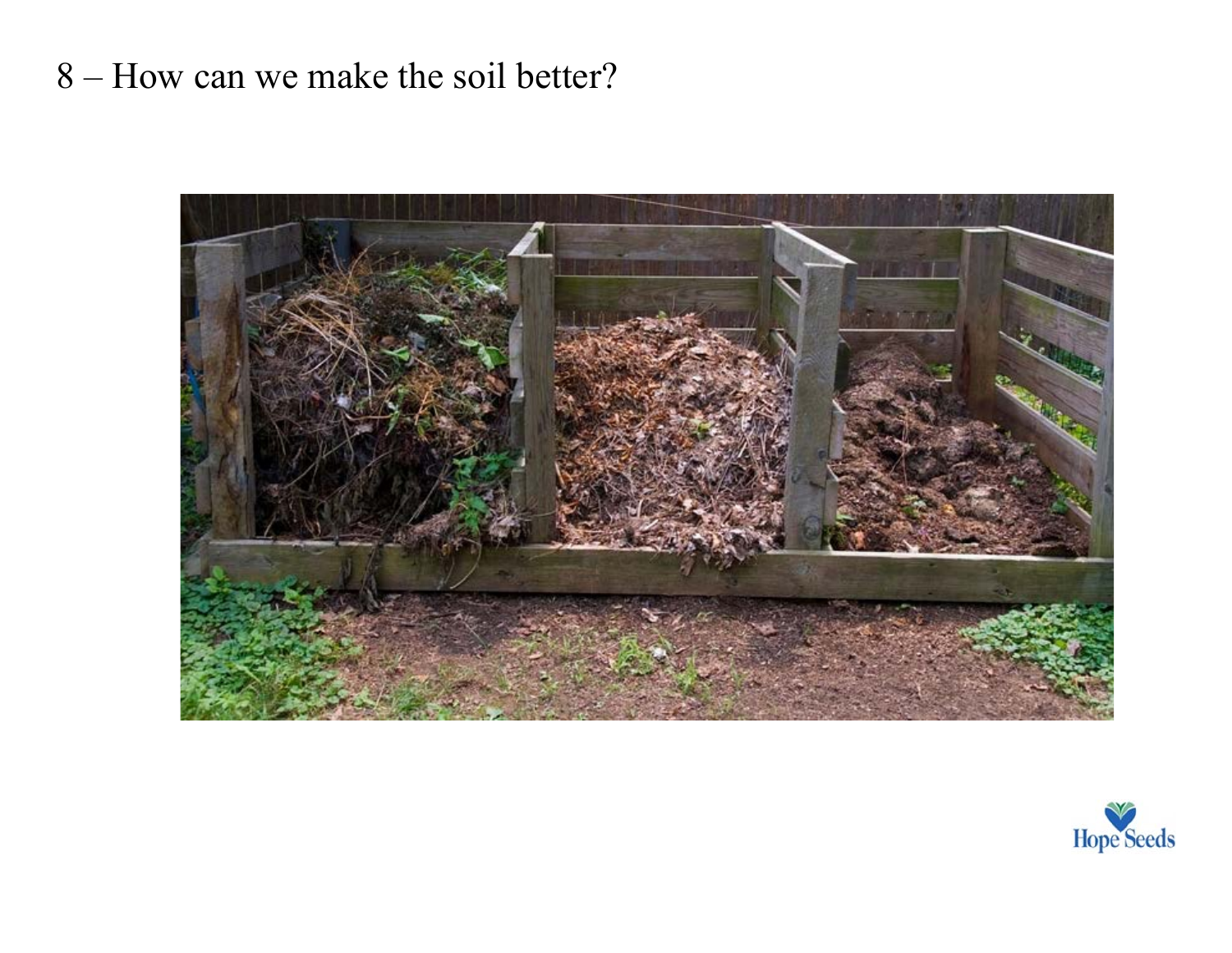## 8 – How can we make the soil better?

- Adding compost and manure to the soil helps plants grow by providing nutrients they need.
- Compost is made from grass and other plant leaves which have decomposed to form a rich soil additive. Manure comes from animal waste, and contains valuable nitrates and minerals for plant growth. Combining compost and manure promotes healthy plant growth, and improves the soil for years to come.

God's Word: Jesus told this story: "A man had a fig tree planted in his vineyard. He came looking for some fruit on the tree, but he found none. 7 So the man said to his servant who took care of his vineyard, 'I have been looking for fruit on this tree for three years, but I never find any. Cut it down! Why should it waste the ground?' 8 But the servant answered, 'Master, let the tree have one more year to produce fruit. Let me dig up the dirt around it and put on some fertilizer. <sup>9</sup> Maybe the tree will produce fruit next year. If the tree still doesn't produce fruit, then you can cut it down.'" Luke 13:6-9

\*Jesus wants us to "fertilize" our lives with His teaching so we can do good things for Him. How can listening to God's teaching help us do good things?

**Activity:** Do Activity Card Ls. 8 (Materials – crayons)

**Garden work:** Find a source of manure, and find grass and leaves for compost. Use shovels, hoes, or rakes to mix the manure and compost with the soil in each garden plot.